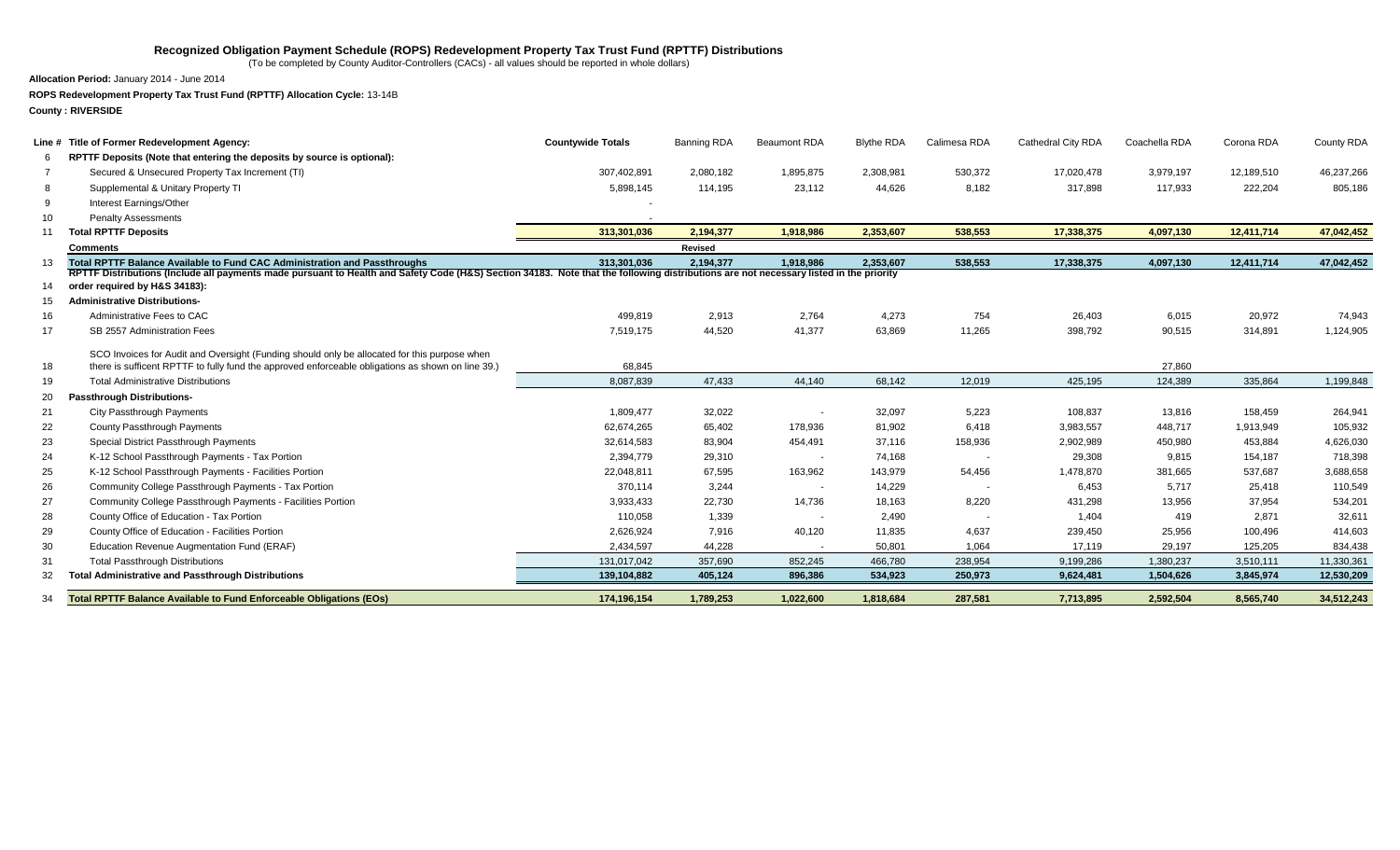#### Recognized Obligation Payment Schedule (ROPS) Redevelopmen

(To be completed by County Auditor-Controllers (CACs) - all values show that in whole dollars in whole dollars

**Allocation Period:** January 2014 - June 2014

## **ROPS Redevelopment Property Tax Trust Fund (RPTTF) Allocation Cycle:** 13-14B

**County : RIVERSIDE**

| Title of Former Redevelopment Agency:                                                                                                                                                             | DHS RDA   | Hemet RDA | Indian Wells RDA | Indio RDA | La Quinta RDA | Lake Elsinore RDA | March RDA | Moreno Valley RDA        | Murrieta RDA | Norco RDA |
|---------------------------------------------------------------------------------------------------------------------------------------------------------------------------------------------------|-----------|-----------|------------------|-----------|---------------|-------------------|-----------|--------------------------|--------------|-----------|
| RPTTF Deposits (Note that entering the deposits by source is optional):                                                                                                                           |           |           |                  |           |               |                   |           |                          |              |           |
| Secured & Unsecured Property Tax Increment (TI)                                                                                                                                                   | 2,338,610 | 5,563,821 | 18,702,035       | 5,722,687 | 35,560,445    | 9,236,690         | 3,157,279 | 9,789,762                | 4,911,376    | 7,107,198 |
| Supplemental & Unitary Property TI                                                                                                                                                                | 192,058   | 79,477    | 302,145          | 317,926   | 419,270       | 204,780           | 116,945   | 149,930                  | 75,142       | 141,206   |
| Interest Earnings/Other                                                                                                                                                                           |           |           |                  |           |               |                   |           |                          |              |           |
| <b>Penalty Assessments</b>                                                                                                                                                                        |           |           |                  |           |               |                   |           |                          |              |           |
| <b>Total RPTTF Deposits</b>                                                                                                                                                                       | 2,530,668 | 5,643,298 | 19,004,181       | 6,040,613 | 35,979,715    | 9,441,470         | 3,274,224 | 9,939,692                | 4,986,517    | 7,248,405 |
| <b>Comments</b>                                                                                                                                                                                   |           |           |                  |           |               |                   |           |                          |              |           |
| Total RPTTF Balance Available to Fund CAC Administration and Passthroughs                                                                                                                         | 2,530,668 | 5,643,298 | 19,004,181       | 6,040,613 | 35,979,715    | 9,441,470         | 3,274,224 | 9,939,692                | 4,986,517    | 7,248,405 |
| RPTTF Distributions (Include all payments made pursuant to Health and Safety Code (H&S) Section<br>order required by H&S 34183):                                                                  |           |           |                  |           |               |                   |           |                          |              |           |
| <b>Administrative Distributions-</b>                                                                                                                                                              |           |           |                  |           |               |                   |           |                          |              |           |
| Administrative Fees to CAC                                                                                                                                                                        | 3,437     | 9,180     | 29,502           | 9,004     | 55,869        | 16,469            | 5,278     | 16,551                   | 8,434        | 12,054    |
| SB 2557 Administration Fees                                                                                                                                                                       | 52,463    | 137,723   | 443,940          | 137,102   | 839,305       | 248,340           | 78,779    | 247,893                  | 126,019      | 181,398   |
| SCO Invoices for Audit and Oversight (Funding should only be allocated for this purpose when<br>there is sufficent RPTTF to fully fund the approved enforceable obligations as shown on line 39.) |           |           | 19,212           |           |               |                   |           |                          |              |           |
| <b>Total Administrative Distributions</b>                                                                                                                                                         | 55,900    | 146,903   | 492,653          | 146,106   | 895,174       | 264,809           | 84,057    | 264,445                  | 134,452      | 193,453   |
| <b>Passthrough Distributions-</b>                                                                                                                                                                 |           |           |                  |           |               |                   |           |                          |              |           |
| City Passthrough Payments                                                                                                                                                                         | 33,954    | 26,000    |                  | 175,242   | 46,942        | 19,368            | 21,037    |                          | 73,735       | 58,655    |
| County Passthrough Payments                                                                                                                                                                       | 158,336   | 316,328   | 6,241,867        | 403,627   | 11,273,889    | 2,102,633         | 948,245   | 4,102,247                | 111,920      | 2,171,718 |
| Special District Passthrough Payments                                                                                                                                                             | 108,306   | 516,558   | 2,842,687        | 702,121   | 4,199,690     | 1,223,365         | 121,262   | 321,433                  | 234,644      | 258,988   |
| K-12 School Passthrough Payments - Tax Portion                                                                                                                                                    | 28,854    | 37,971    |                  | 76,712    | 47,554        | 23,620            | 88,578    | $\overline{\phantom{a}}$ | 174,900      | 15,126    |
| K-12 School Passthrough Payments - Facilities Portion                                                                                                                                             | 79,327    | 1,232,461 | 1,693,506        | 452,650   | 3,523,928     | 269,923           | 123,880   | 437,904                  | 234,463      | 501,154   |
| Community College Passthrough Payments - Tax Portion                                                                                                                                              | 9,035     | 4,780     |                  | 19,194    | $\sim$        | 2,548             | 16,268    |                          | 19.748       | 2,441     |
| Community College Passthrough Payments - Facilities Portion                                                                                                                                       | 20,644    | 9.898     | 351,646          | 55,398    | 793,841       | 26,326            | 19,613    | 87,334                   | 21,827       | 55,318    |
| County Office of Education - Tax Portion                                                                                                                                                          | 1,966     | 1,974     |                  | 3,806     | 7,964         | 1,052             | 5,270     |                          | 8,382        |           |
| County Office of Education - Facilities Portion                                                                                                                                                   | 12,740    | 15,356    | 190,454          | 46,449    | 288,249       | 53,023            | 22,468    | 69,134                   | 35,735       | 20,006    |
| Education Revenue Augmentation Fund (ERAF)                                                                                                                                                        | 71.647    | 54,128    | 1,910            | 114,419   | 18,446        | 10,302            | 19,883    |                          | 161.850      | 53,128    |
| <b>Total Passthrough Distributions</b>                                                                                                                                                            | 524,809   | 2,215,453 | 11,322,070       | 2,049,617 | 20,200,503    | 3,732,160         | 1,386,504 | 5,018,052                | 1,077,205    | 3,136,533 |
| <b>Total Administrative and Passthrough Distributions</b>                                                                                                                                         | 580.709   | 2,362,356 | 11,814,723       | 2,195,723 | 21,095,677    | 3,996,969         | 1,470,562 | 5,282,497                | 1,211,657    | 3,329,986 |
| <b>Total RPTTF Balance Available to Fund Enforceable Obligations (EOs)</b>                                                                                                                        | 1.949.959 | 3,280,942 | 7,189,458        | 3,844,890 | 14,884,038    | 5.444.501         | 1.803.662 | 4,657,195                | 3,774,860    | 3,918,419 |